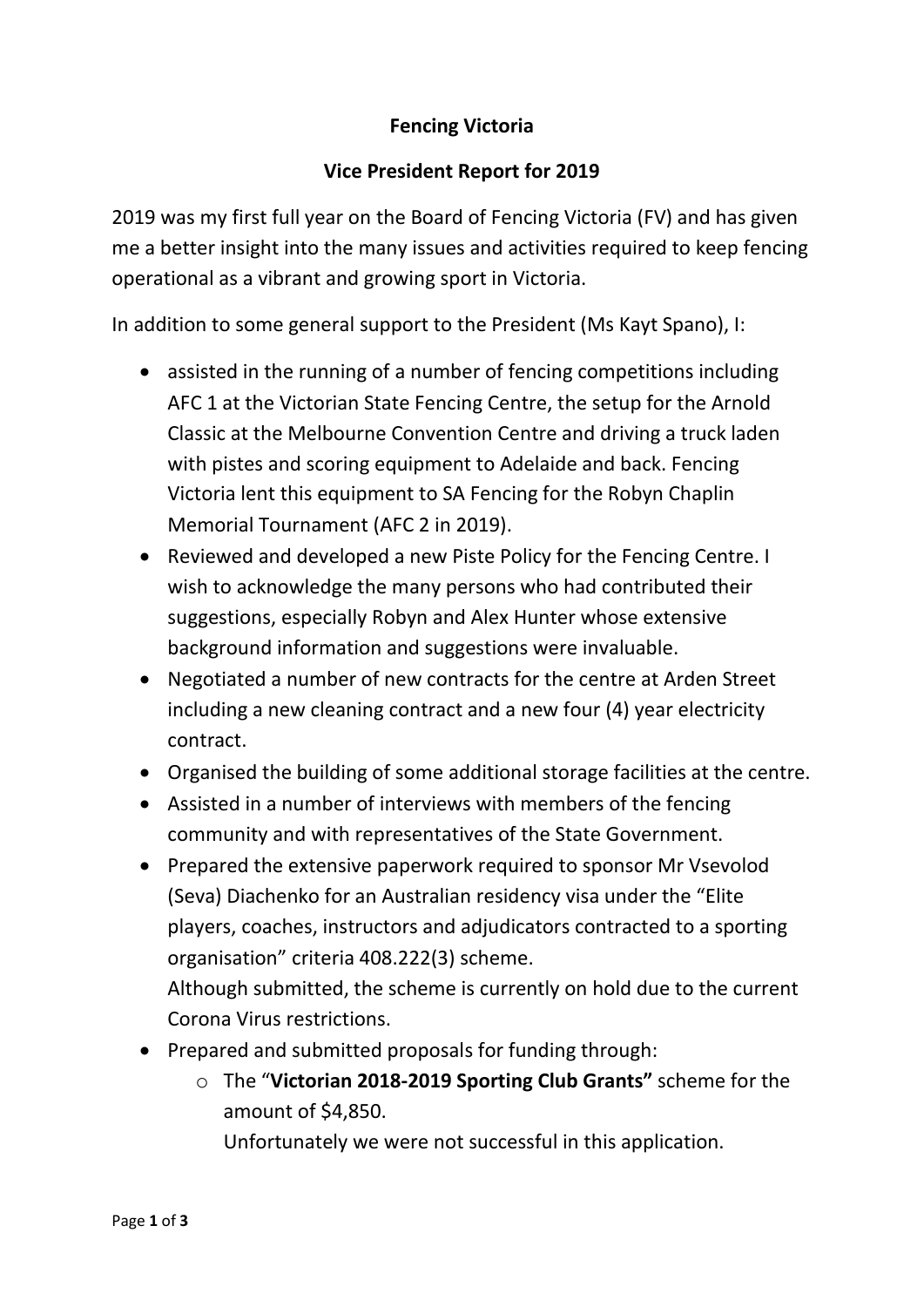- o The **"Together More Active 2019-2013"** program. Funds were available under two different components being:
	- Project Funding
	- Foundation Funding
- o Fencing Victoria was successful in being awarded the following funding from the **Victorian Department of Jobs , Precincts and Regions**
	- **Project Funding** \$10,000 in each of two years (i.e. a **total of \$20,000**) to improve and increase the number of sabre coaches and referees in Victoria.
	- **Foundation Funding** Fencing Victoria was awarded \$20,000 per annum for 4 years (i.e. a **total of \$80,000).** This is to be used for:
		- 1. **Fencing Club Development** work with clubs and schools to ensure they have good access to the Fencing Victoria administrative system and are fully aware of and compliant with all obligations under the Fair Play and Child Protection codes. Fencing Victoria will also work with clubs and schools to help "sell" the benefits of fencing as a sport and as an excellent way to keep fit to the wider community and to attract new participants to the sport.
		- 2. **Provide some additional coaching to a select number of young fencers** (one male and one female in each of the three weapons) to assist in their development as **High Performance Fencers**.
		- 3. **Raising the Standard of Fencing Coaches and Referees in Victoria**. The rationale is to provide more opportunities to develop a number of additional coaches and referees to attain higher levels of qualifications that are recognised at national and international levels.